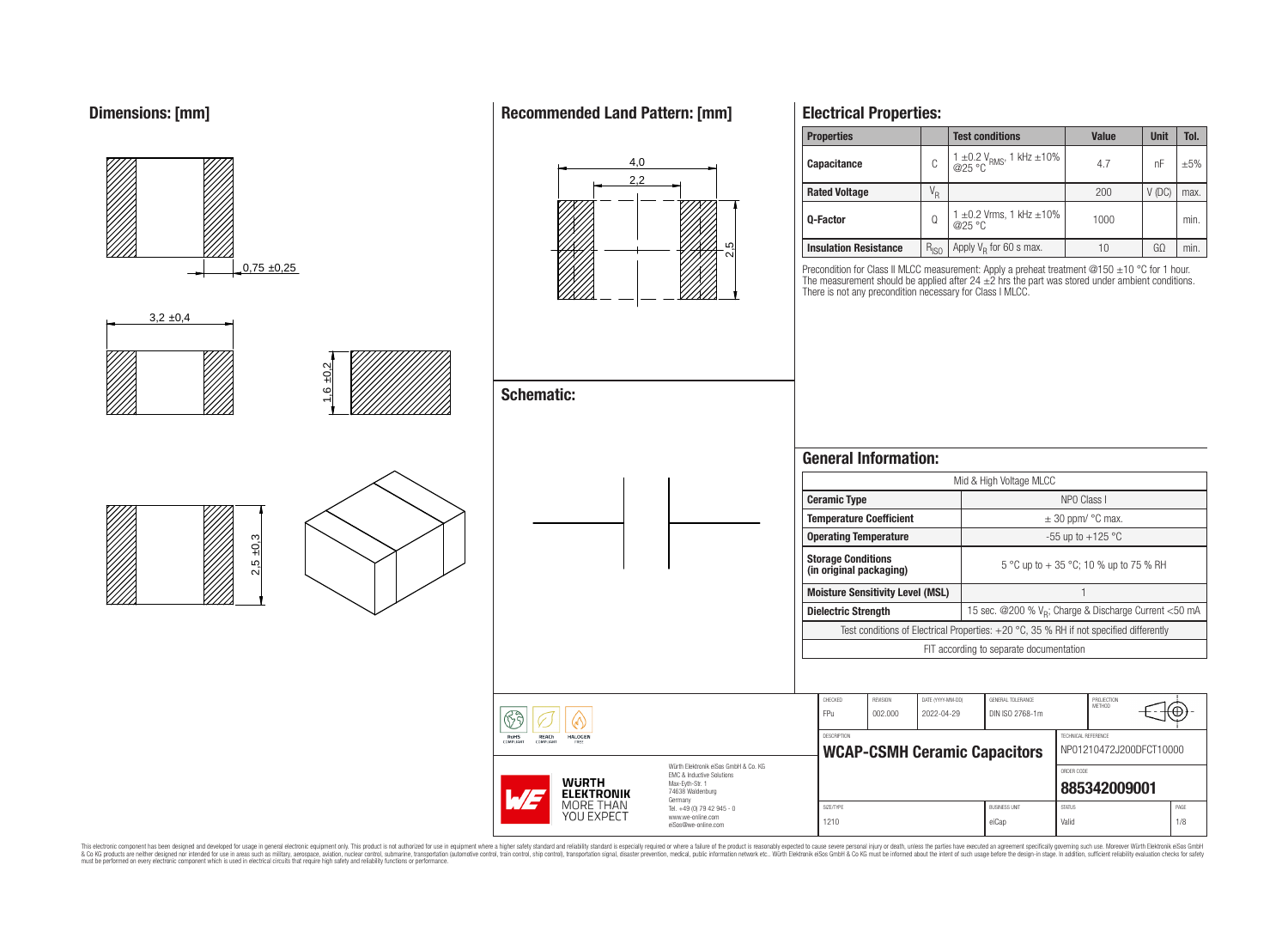# **Mechanical Properties:**

| <b>Properties</b>                       | <b>Definition</b>    |                                                                                 |
|-----------------------------------------|----------------------|---------------------------------------------------------------------------------|
| <b>Termination</b>                      |                      | Cu/Ni/Sn                                                                        |
| <b>Adhesice Strength of Termination</b> | $\leq 0603$<br>>0603 | 10 $\pm$ 1 sec; 5 N<br>10 $\pm$ 1 sec: 10 N                                     |
| <b>Vibration Resistance</b>             |                      | all 3 directions, 2 hours each @ 10 - 50 Hz/<br>min., amplitude 0.75 mm or 10 g |
| <b>Resistance to Solder Heat</b>        | Specific             | Refer to Soldering Profile                                                      |

# **Certification:**

| <b>RoHS Approval</b>  | Compliant [2011/65/EU&2015/863]     |
|-----------------------|-------------------------------------|
| <b>REACh Approval</b> | Conform or declared [(EC)1907/2006] |
| <b>Halogen Free</b>   | Conform [JEDEC JS709B]              |
| <b>Halogen Free</b>   | Conform [IEC 61249-2-21]            |

| 63<br>(VL)                                                                      |                                                                                                                     | CHECKED<br>FPu                                     | REVISION<br>002.000 | DATE (YYYY-MM-DD)<br>2022-04-29 | GENERAL TOLERANCE<br>DIN ISO 2768-1m |                        | PROJECTION<br><b>METHOD</b>                    | ᠊ᡆ          |  |
|---------------------------------------------------------------------------------|---------------------------------------------------------------------------------------------------------------------|----------------------------------------------------|---------------------|---------------------------------|--------------------------------------|------------------------|------------------------------------------------|-------------|--|
| RoHS<br>REACh<br><b>HALOGEN</b><br><b>COMPLIANT</b><br><b>COMPLIANT</b><br>FREE |                                                                                                                     | DESCRIPTION<br><b>WCAP-CSMH Ceramic Capacitors</b> |                     |                                 |                                      |                        | TECHNICAL REFERENCE<br>NP01210472J200DFCT10000 |             |  |
| <b>WURTH</b><br><b>ELEKTRONIK</b><br>H                                          | Würth Elektronik eiSos GmbH & Co. KG<br>FMC & Inductive Solutions<br>Max-Evth-Str. 1<br>74638 Waldenburg<br>Germany |                                                    |                     |                                 |                                      | ORDER CODE             | 885342009001                                   |             |  |
| MORE THAN<br>YOU EXPECT                                                         | Tel. +49 (0) 79 42 945 - 0<br>www.we-online.com<br>eiSos@we-online.com                                              | SIZE/TYPE<br>1210                                  |                     |                                 | <b>BLISINESS LINIT</b><br>eiCap      | <b>STATUS</b><br>Valid |                                                | PAGE<br>2/8 |  |

This electronic component has been designed and developed for usage in general electronic equipment only. This product is not authorized for subserved requipment where a higher selection equipment where a higher selection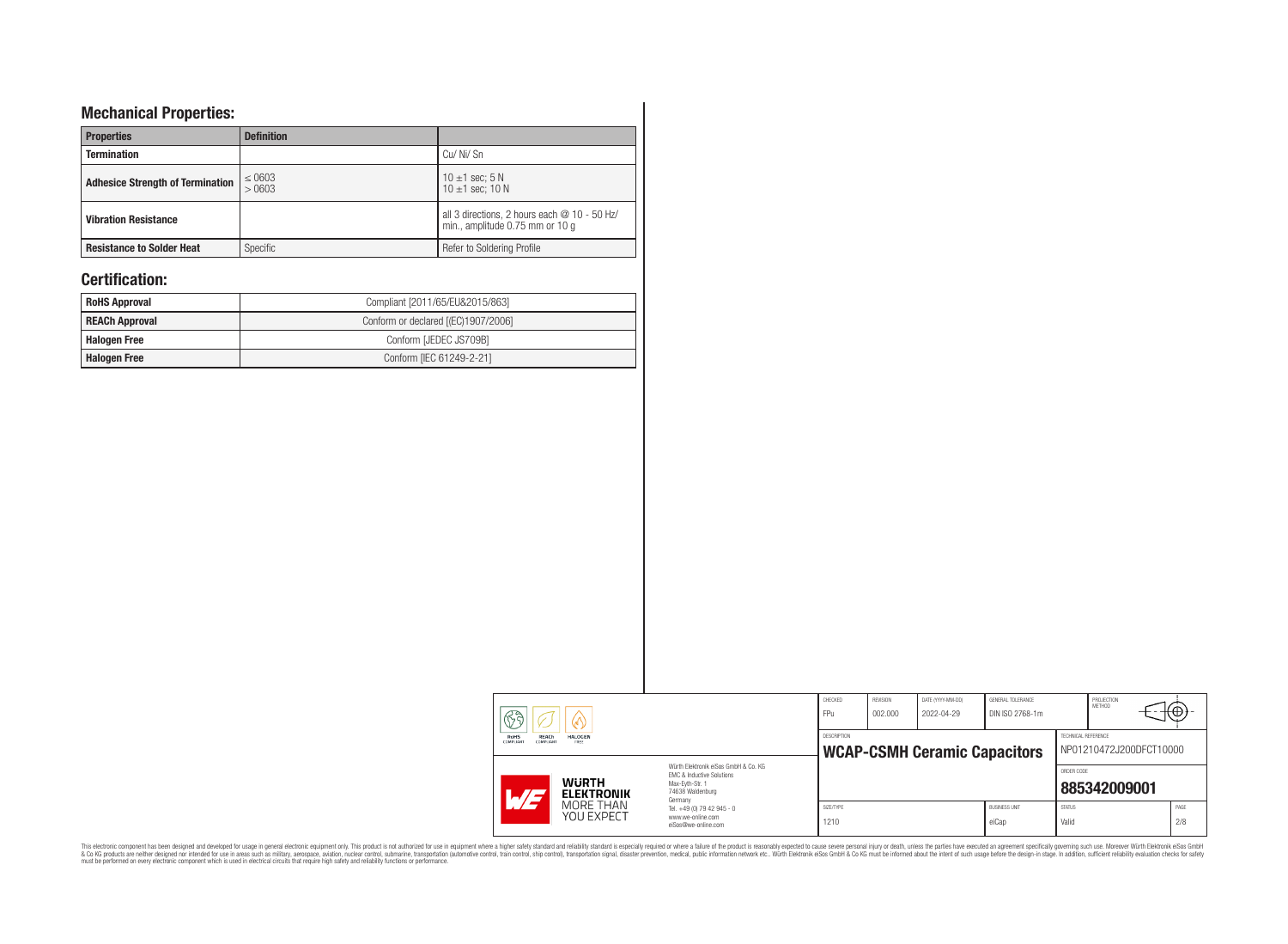# **Packaging Specification - Tape: [mm]**

**Packaging Specification - Reel: [mm]**



This electronic component has been designed and developed for usage in general electronic equipment only. This product is not authorized for use in equipment where a higher safely standard and reliability standard si espec & Ook product a label and the membed of the seasuch as marked and as which such a membed and the such assume that income in the seasuch and the simulation and the such assume that include to the such a membed and the such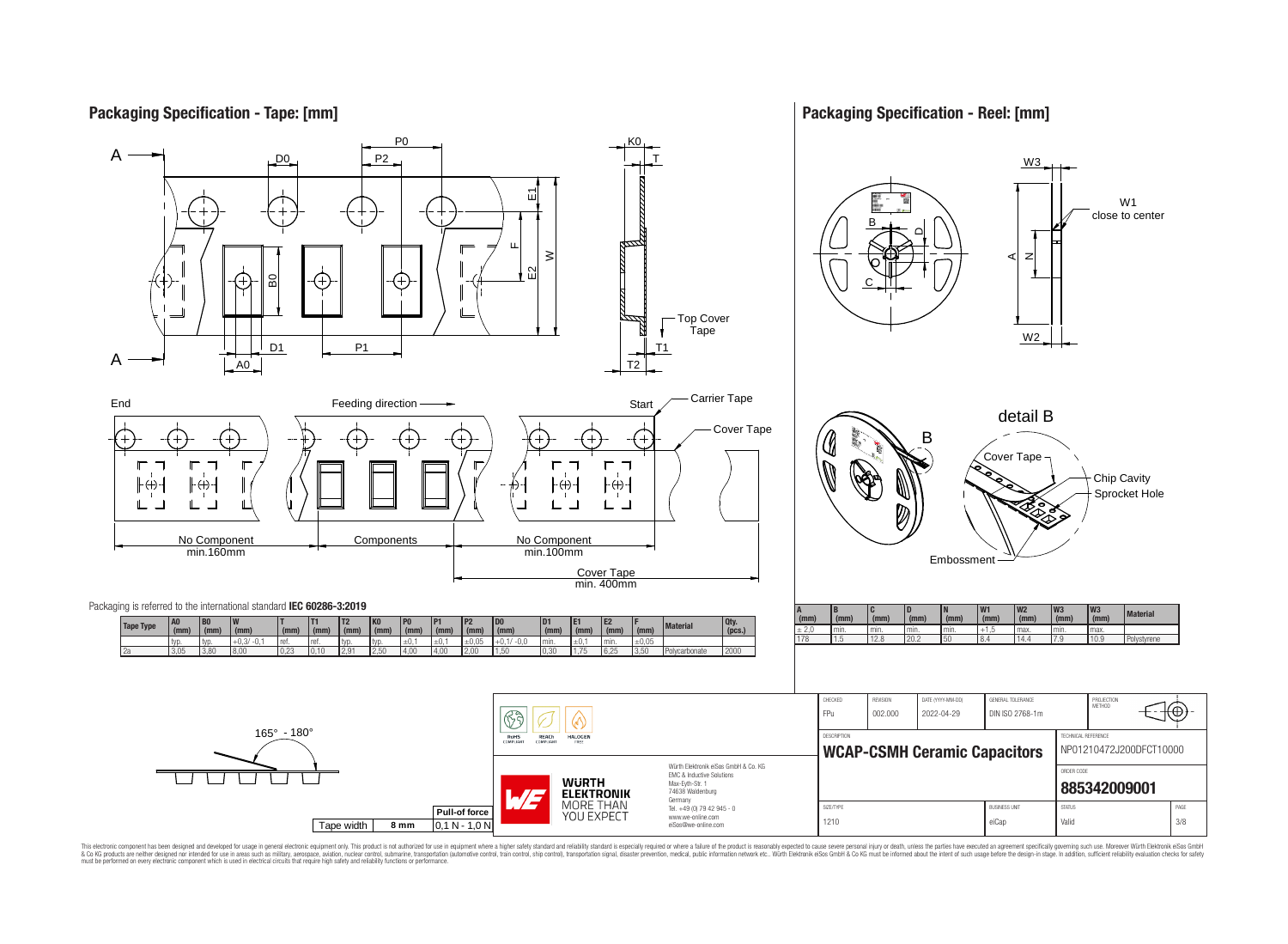

This electronic component has been designed and developed for usage in general electronic equipment only. This product is not authorized for subserved requipment where a higher selection equipment where a higher selection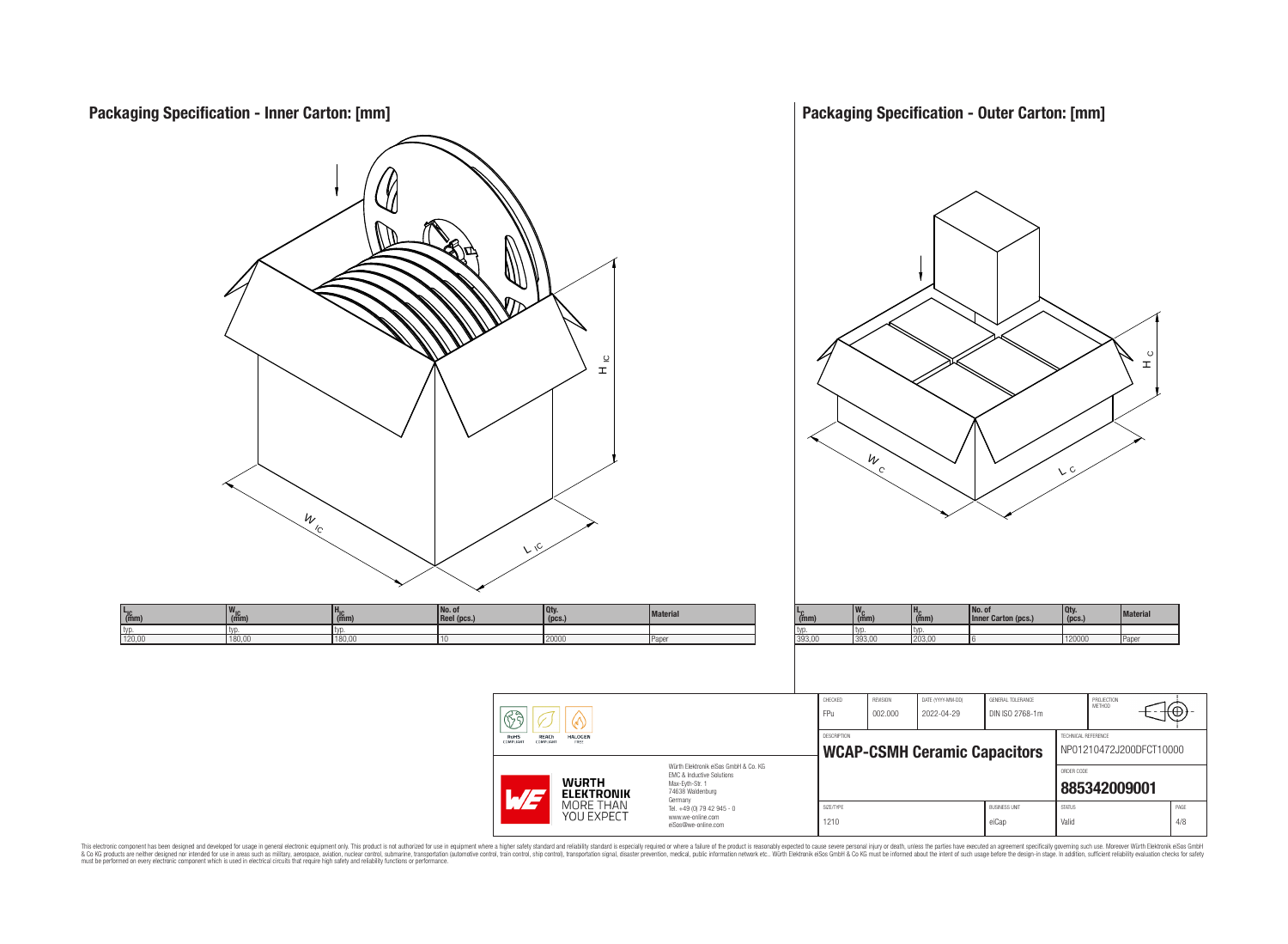# **Classification Reflow Profile for SMT components:**



# **Classification Reflow Soldering Profile:**

| <b>Profile Feature</b>                              |                           | <b>Value</b>                     |
|-----------------------------------------------------|---------------------------|----------------------------------|
| <b>Preheat Temperature Min</b>                      | 's min                    | 150 °C                           |
| <b>Preheat Temperature Max</b>                      | <sup>I</sup> s max        | 200 °C                           |
| Preheat Time $t_s$ from $T_{s,min}$ to $T_{s,max}$  | $t_{\rm s}$               | $60 - 120$ seconds               |
| Ramp-up Rate $(T_1$ to $T_p$ )                      |                           | 3 °C/ second max.                |
| <b>Liquidous Temperature</b>                        | ъ.                        | 217 °C                           |
| Time t <sub>i</sub> maintained above T <sub>1</sub> | t,                        | $60 - 150$ seconds               |
| Peak package body temperature                       | $\mathsf{I}_{\mathsf{D}}$ | $T_p \leq T_c$ , see Table below |
| Time within 5°C of actual peak<br>temperature       | $t_{p}$                   | $20 - 30$ seconds                |
| Ramp-down Rate $(T_p$ to $T_1$ )                    |                           | $6^{\circ}$ C/ second max.       |
| Time 25°C to peak temperature                       |                           | 8 minutes max.                   |

refer to IPC/ JEDEC J-STD-020E

# **Package Classification Reflow Temperature (T<sup>c</sup> ):**

| <b>Properties</b>                                                    | Volume mm <sup>3</sup><br>< 350 | Volume mm <sup>3</sup><br>350-2000 | Volume mm <sup>3</sup><br>>2000 |
|----------------------------------------------------------------------|---------------------------------|------------------------------------|---------------------------------|
| <b>PB-Free Assembly   Package Thickness</b><br>$< 1.6$ mm            | 260 °C                          | 260 °C                             | 260 °C                          |
| <b>PB-Free Assembly   Package Thickness  </b><br>$1.6$ mm $- 2.5$ mm | 260 °C                          | 250 °C                             | 245 °C                          |
| <b>PB-Free Assembly   Package Thickness  </b><br>$>2.5$ mm           | 250 °C                          | 245 °C                             | 245 °C                          |

refer to IPC/ JEDEC J-STD-020E

| REACh<br><b>HALOGEN</b><br><b>RoHS</b><br>COMPLIANT<br>COMPLIANT<br>FREE<br>Würth Elektronik eiSos GmbH & Co. KG<br>EMC & Inductive Solutions<br><b>WURTH</b><br>Max-Evth-Str. 1<br>74638 Waldenburg<br>$\overline{\phantom{a}}$<br><b>ELEKTRONIK</b> |         |           | <b>WCAP-CSMH Ceramic Capacitors</b> |                      | TECHNICAL REFERENCE<br>NP01210472J200DFCT10000<br>ORDER CODE<br>885342009001 |      |  |
|-------------------------------------------------------------------------------------------------------------------------------------------------------------------------------------------------------------------------------------------------------|---------|-----------|-------------------------------------|----------------------|------------------------------------------------------------------------------|------|--|
| MORE THAN                                                                                                                                                                                                                                             | Germany | SIZE/TYPE |                                     | <b>BUSINESS UNIT</b> | <b>STATUS</b>                                                                | PAGE |  |

This electronic component has been designed and developed for usage in general electronic equipment only. This product is not authorized for subserved requipment where a higher selection equipment where a higher selection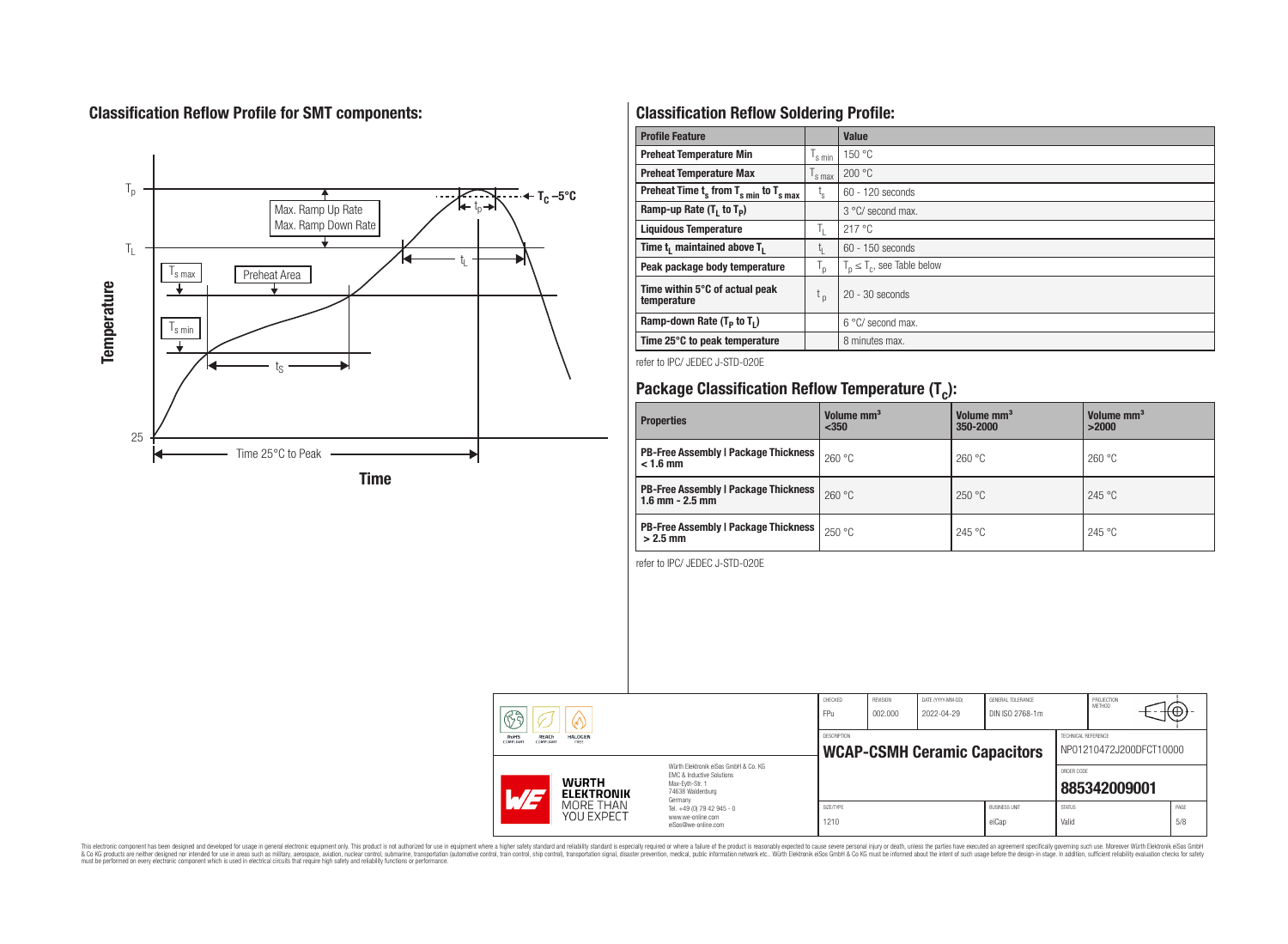# **Cautions and Warnings:**

# **The following conditions apply to all goods within the product series of MLCCs of Würth Elektronik eiSos GmbH & Co. KG:**

#### **General**

- This electronic component is designed and manufactured for use in general electronic equipment.
- Würth Elektronik must be asked for a written approval (following the certain PPAP level procedure) before incorporating the components into any equipment in the field such as military, aerospace, aviation, nuclear control, submarine, transportation (automotive control, train control, ship control), transportation signal, disaster prevention, medical, public information network etc. where higher safety and reliability are especially required and/or if there is the possibility of direct damage or human injury.
- Electronic components that will be used in safety-critical or high-reliability applications, should be pre-evaluated by the customer.
- Direct mechanical impact to the product shall be prevented as material of the body, pins or termination could flake or in the worst case it could break.
- Avoid any water or heavy dust on capacitors surface, which may cause electrical leakage, damage, overheating or corrosion.
- Würth Elektronik products are qualified according to international standards, which are listed in each product reliability report. Würth Elektronik does not warrant any customer qualified product characteristic, beyond Würth Elektronik specifications, for its validity and sustainability over time.
- The responsibility for the applicability of the customer specific products and use in a particular customer design is always within the authority of the customer. All technical specifications for standard products also apply to customer specific products.
- The component is designed and manufactured to be used within the datasheet specified values. If the usage and operation conditions specified in the datasheet are not met, the wire insulation may be damaged or dissolved.
- Do not drop or impact the components, the component may be damaged
- The capacitance tolerance as specified within the datasheet is only valid on the date of delivery and according specified measurement criteria.

#### **Product specific**

#### **Storage conditions**

- A storage of Würth Elektronik products for longer than 12 months is not recommended. Within other effects, the terminals may suffer degradation, resulting in bad solderability. Therefore, all products shall be used within the period of 12 months based on the day of shipment.
- Do not expose the components into direct sunlight.
- The storage condition in the original packaging is defined according to DIN EN 61760-2.
- The environment in which the capacitors are operated and stored has to have atmospheric characteristics and must be free of dew condensation and toxic gases (e.g. chlorine, ammonia, sulfur, hydrogen sulphide and hydrogen sulfate).
- The storage conditions stated in the original packaging apply to the storage time and not to the transportation time of the components.

#### **Packaging:**

• The packaging specifications apply only to purchase orders comprising whole packaging units. If the ordered quantity exceeds or is lower than the specified packaging unit, packaging in accordance with the packaging specifications cannot be ensured.

#### **Operating climatic conditions**

- Do not exceed the lower nor the upper specified temperature under no circumstances
- Be aware that the specified capacitance tolerance is only valid at the date of delivery.
- Do not use the capacitors under high humidity, high temperature nor under high or low atmospheric pressure which may affect capacitors reliability.
- Surface temperature including self-heating must be kept below the maximum operating temperature.
- The temperature rise of the capacitor's temperature compared to ambient temperature shall be below 20 °C.

#### **Operating load conditions**

- Operating voltage across the terminals including AC and DC peaks and AC or pulse overshooting, Vp-p, as well as irregular voltage because of resonance or switching must be below the rated voltage.
- Due to self-heating the reliability of the capacitor may be reduced, if high frequency AC or pulse is applied.
- Consider carefully possible specific changes of electrical characteristics like capacitance over temperature, voltage and time as well as the specific performance over frequency for the actual use conditions.

#### **Design of the PCB**

- The chip capacitor shall be located to minimize any possible mechanical stress from deflection or board wrap.
- It is recommended to position the chip capacitor in parallel to slits and perforations and as far away from slits, perforations, separation points, screw holes, frames and edges of the PCB to avoid mechanical stress.
- The PCB design (e.g. land pattern design and grounding planes) must be evaluated for each individual circuit to achieve the optimal soldering results.

#### **Mounting**

- Adjust the bottom dead center of the mounting head not to press on the PCB surface.
- Provide support from the bottom side of the PCB by a support pin for minimizing the impact energy from the mounting head.

#### **Adhesive**

- The adhesive should have sufficient coating and viscosity and should harden rapidly.
- The adhesive should be strong enough to hold parts on the board during the mounting and solder process and should have sufficient strength at high temperatures.

| F                                                                                                                                                                                                                                         |                                                                        | CHECKED<br>FPu                                            | <b>REVISION</b><br>002.000 | DATE (YYYY-MM-DD)<br>2022-04-29 | GENERAL TOLERANCE<br>DIN ISO 2768-1m |                        | PROJECTION<br><b>METHOD</b>                    | ъ.          |
|-------------------------------------------------------------------------------------------------------------------------------------------------------------------------------------------------------------------------------------------|------------------------------------------------------------------------|-----------------------------------------------------------|----------------------------|---------------------------------|--------------------------------------|------------------------|------------------------------------------------|-------------|
| RoHS<br>REACh<br><b>HALOGEN</b><br>COMPLIANT<br>FREE<br><b>COMPLIANT</b><br>Würth Flektronik eiSos GmbH & Co. KG<br>EMC & Inductive Solutions<br><b>WURTH</b><br>Max-Evth-Str. 1<br>74638 Waldenburg<br><b>ELEKTRONIK</b><br>H<br>Germany |                                                                        | <b>DESCRIPTION</b><br><b>WCAP-CSMH Ceramic Capacitors</b> |                            |                                 |                                      |                        | TECHNICAL REFERENCE<br>NP01210472J200DFCT10000 |             |
|                                                                                                                                                                                                                                           |                                                                        |                                                           |                            |                                 |                                      | ORDER CODE             | 885342009001                                   |             |
| MORE THAN<br>YOU EXPECT                                                                                                                                                                                                                   | Tel. +49 (0) 79 42 945 - 0<br>www.we-online.com<br>eiSos@we-online.com | SIZE/TYPE<br>1210                                         |                            |                                 | <b>BUSINESS UNIT</b><br>eiCap        | <b>STATUS</b><br>Valid |                                                | PAGE<br>6/8 |

This electronic component has been designed and developed for usage in general electronic equipment only. This product is not authorized for use in equipment where a higher safety standard and reliability standard is espec & Ook product a label and the membed of the seasuch as marked and as which such a membed and the such assume that income in the seasuch and the simulation and the such assume that include to the such a membed and the such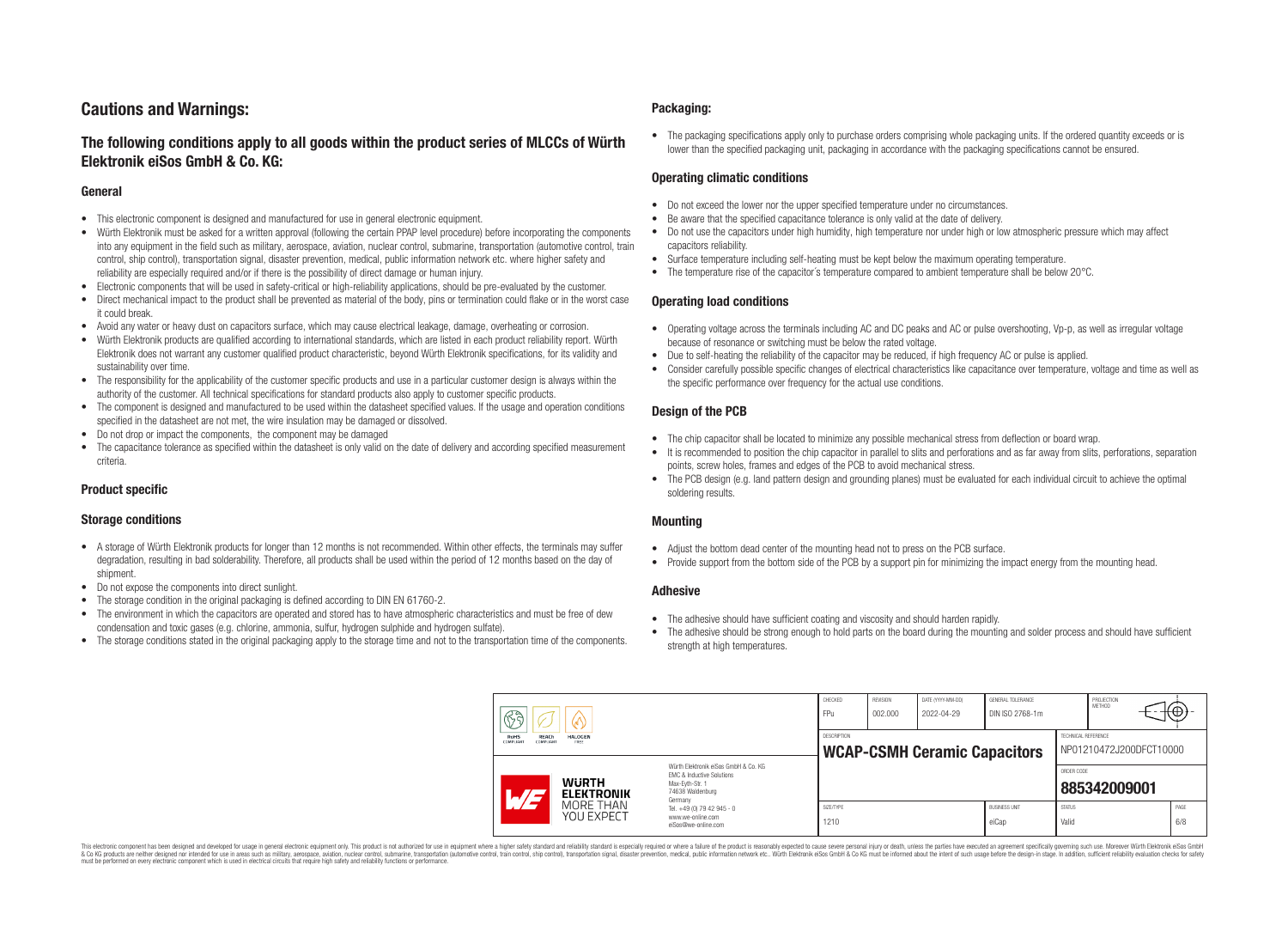- The adhesive should have corrosion resistance, excellent insulation characteristics and no emission of toxic gasses nor any effect on the human body.
- Do not use too much adhesive to avoid pollution of the soldering pads.

#### **Soldering**

- The solder profile must comply with the technical product specifications. All other profiles will void the warranty.
- All other soldering methods are at the customer's own risk.
- Strong forces which may affect the coplanarity of the component's electrical connection with the PCB (i.e. pins), can damage the part, resulting in avoid of the warranty.
- Customer needs to ensure that the applied solder paste, the paste thickness and solder conditions are applicable to guarantee a sufficient solder result according to the relevant criteria of IPC-A-610.
- Excessive amount of solder may lead to higher tensile force and chip cracking. Insufficient amount of solder may detach the capacitor due to defective contacts.
- Do not use excessive nor insufficient flux
- Provide enough washing when water-soluble flux is used.
- For reflow soldering, two times limitation is recommended.
- Wave soldering is recommended only for the following case sizes: 0603 and 0805, with maximal thickness of 0.85 mm.

#### **Cleaning and Washing**

- Washing agents used during the production to clean the customer's application, might damage or change the characteristics of the wire insulation body, the marking or the plating. Washing agent could have a negative effect on the long-term functionality of the product.
- Avoid Halogen in the flux or any contaminated flux as well as excessively high ultrasonic cleaning.
- If the product is potted in the costumer's application, the potting material might shrink or expand during and after hardening. Shrinking could lead to an incomplete seal, allowing contaminants into the body and termination. Expansion could damage the body or termination. We recommend a manual inspection after potting to avoid these effects.
- When coating and molding the PCB, verify the quality influence on the capacitor.
- Verify the curing temperature and assure that there is no harmful decomposing or reaction gas emission during curing.
- Do not exceed the maximal temperature rise of 20°C.

#### **Handling**

- After soldering, please pay attention not to bend, twist or distort the PCB in handling and storage.
- Avoid excessive pressure during the functional check of the PCB.
- Avoid bending stress while breaking the PCB.
- After mounting, avoid piling up PCBs to avoid hitting the chip capacitor of another board.

These cautions and warnings comply with the state of the scientific and technical knowledge and are believed to be accurate and reliable. However, no responsibility is assumed for inaccuracies or incompleteness.

| B                                                                 |                                                                                        | CHECKED<br>FP <sub>U</sub>                                | REVISION<br>002.000 | DATE (YYYY-MM-DD)<br>2022-04-29 | GENERAL TOLERANCE<br>DIN ISO 2768-1m |            | PROJECTION<br>METHOD                           | π⊕+ |  |
|-------------------------------------------------------------------|----------------------------------------------------------------------------------------|-----------------------------------------------------------|---------------------|---------------------------------|--------------------------------------|------------|------------------------------------------------|-----|--|
| RoHS<br>REACh<br><b>HALOGEN</b><br>COMPLIANT<br>FREE<br>COMPLIANT |                                                                                        | <b>DESCRIPTION</b><br><b>WCAP-CSMH Ceramic Capacitors</b> |                     |                                 |                                      |            | TECHNICAL REFERENCE<br>NP01210472J200DFCT10000 |     |  |
|                                                                   | Würth Flektronik eiSos GmbH & Co. KG                                                   |                                                           |                     |                                 |                                      |            |                                                |     |  |
| <b>WURTH</b><br><b>ELEKTRONIK</b><br>ATI<br>MORE THAN             | <b>FMC &amp; Inductive Solutions</b><br>Max-Evth-Str. 1<br>74638 Waldenburg<br>Germany |                                                           |                     |                                 |                                      | ORDER CODE | 885342009001                                   |     |  |

This electronic component has been designed and developed for usage in general electronic equipment only. This product is not authorized for use in equipment where a higher safety standard and reliability standard is espec & Ook product a label and the membed of the seasuch as marked and as which such a membed and the such assume that income in the seasuch and the simulation and the such assume that include to the such a membed and the such